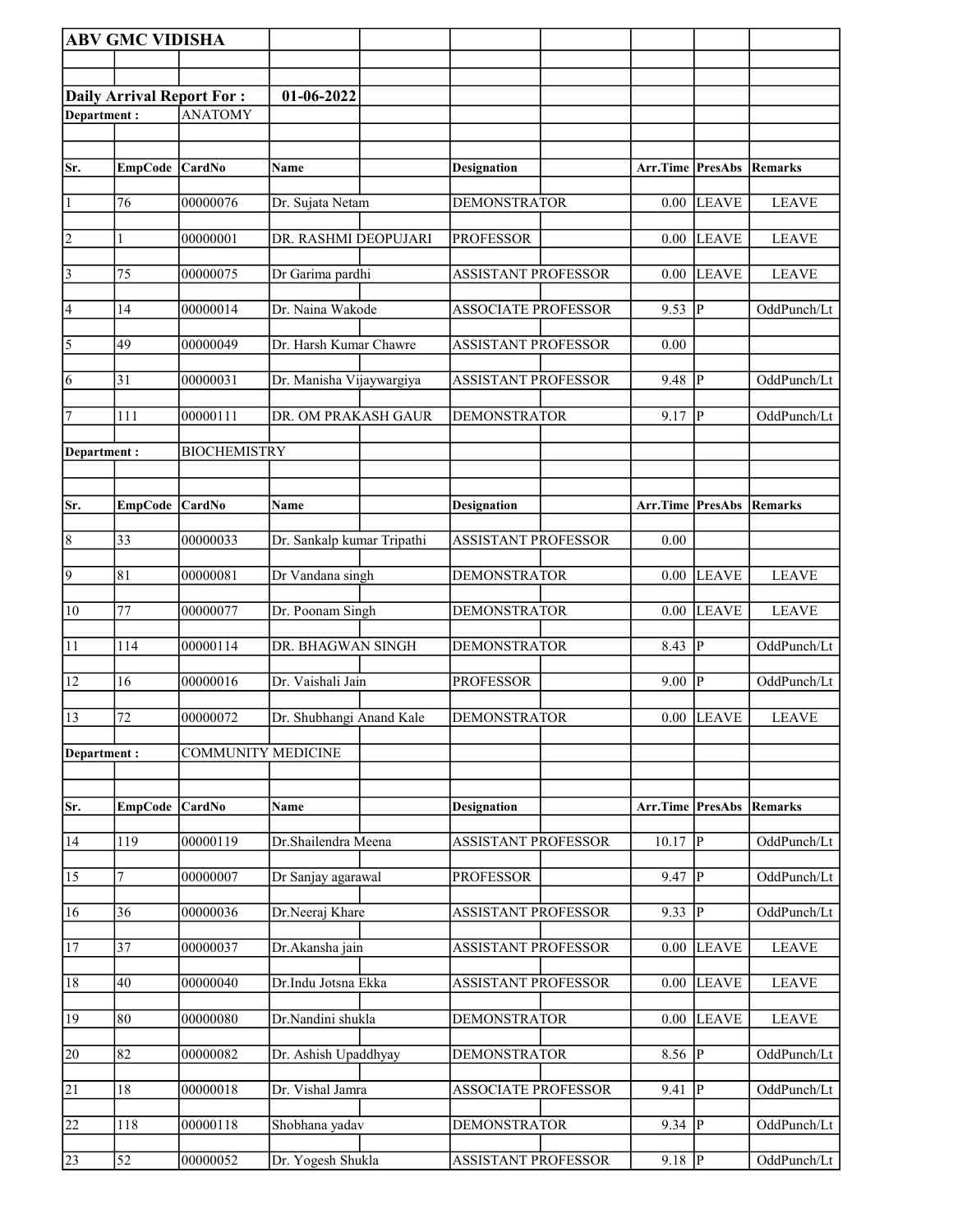| $\overline{24}$ | 113             | 00000113                 | DR. ANIRUDH                 | <b>DEMONSTRATOR</b>        | 9.53                            | lР                      | OddPunch/Lt    |
|-----------------|-----------------|--------------------------|-----------------------------|----------------------------|---------------------------------|-------------------------|----------------|
| 25              | 24              | 00000024                 | Dr. Richa Nigam             | <b>ASSOCIATE PROFESSOR</b> | 0.00                            | <b>LEAVE</b>            | <b>LEAVE</b>   |
| Department:     |                 | <b>DEAN</b>              |                             |                            |                                 |                         |                |
|                 |                 |                          |                             |                            |                                 |                         |                |
| Sr.             | EmpCode CardNo  |                          | Name                        | <b>Designation</b>         | Arr.Time PresAbs                |                         | Remarks        |
| 26              | 97              | 00000097                 | DR. Sunil Nandeshwar        | <b>DEAN</b>                | 0.00                            | lod                     | <b>OD</b>      |
| Department:     |                 | <b>FORANSIC MEDICINE</b> |                             |                            |                                 |                         |                |
|                 |                 |                          |                             |                            |                                 |                         |                |
| Sr.             | EmpCode CardNo  |                          | <b>Name</b>                 | <b>Designation</b>         | Arr.Time PresAbs                |                         | Remarks        |
|                 |                 |                          |                             |                            |                                 |                         |                |
| 27              | 85              | 00000085                 | Dr. Sharad Dohare           | DEMONSTRATOR               | 0.00                            | LEAVE                   | <b>LEAVE</b>   |
| 28              | 112             | 00000112                 | DR. POOJA TIWARI            | <b>DEMONSTRATOR</b>        | 0.00                            | <b>LEAVE</b>            | <b>LEAVE</b>   |
| 29              | 35              | 00000035                 | Dr. Narendra singh patel    | <b>ASSOCIATE PROFESSOR</b> | 9.49                            | $\overline{\mathbb{P}}$ | OddPunch/Lt    |
| 30              | 54              | 00000054                 | Dr.Manish Nigam             | <b>PROFESSOR</b>           | 0.00                            | <b>LEAVE</b>            | <b>LEAVE</b>   |
| 31              | 126             | 00000126                 | Dr. Vivek kumar Chouksey    | <b>ASSISTANT PROFESSOR</b> | 9.31                            | P                       | OddPunch/Lt    |
| Department :    |                 | MICROBIOLOGY             |                             |                            |                                 |                         |                |
|                 |                 |                          |                             |                            |                                 |                         |                |
|                 |                 |                          |                             |                            |                                 |                         |                |
| Sr.             | EmpCode CardNo  |                          | <b>Name</b>                 | <b>Designation</b>         | <b>Arr.Time PresAbs Remarks</b> |                         |                |
| 32              | 4               | 00000004                 | Dr Avinash laghave          | <b>PROFESSOR</b>           | 9.59                            | lР                      | OddPunch/Lt    |
| 33              | 125             | 00000125                 | DR.Himanshi Bansal          | <b>ASSISTANT PROFESSOR</b> | 9.38                            | $\overline{\mathbb{P}}$ | OddPunch/Lt    |
| 34              | 88              | 00000088                 | Dr. Sanjay Singh            | <b>ASSISTANT PROFESSOR</b> | 0.00                            | <b>LEAVE</b>            | <b>LEAVE</b>   |
| 35              | 106             | 00000106                 | Dr.Aarti Jain               | <b>ASSOCIATE PROFESSOR</b> | 9.58                            | P                       | OddPunch/Lt    |
| $\overline{36}$ | $\overline{79}$ | 00000079                 | Dr.Prashant kumar bhakoriya | <b>DEMONSTRATOR</b>        | 9.50                            | $\overline{P}$          | OddPunch/Lt    |
| 37              | 110             | 00000110                 | DR, RAGINI DANGI            | <b>DEMONSTRATOR</b>        | 9.40                            | P                       | OddPunch/Lt    |
| Department:     |                 | PATHOLOGY                |                             |                            |                                 |                         |                |
|                 |                 |                          |                             |                            |                                 |                         |                |
| Sr.             | <b>EmpCode</b>  | CardNo                   | Name                        | <b>Designation</b>         | Arr.Time                        | PresAbs                 | <b>Remarks</b> |
| 38              | 6               | 00000006                 | Dr Gopal krishna sawke      | <b>PROFESSOR</b>           | 9.57                            | $\overline{P}$          | OddPunch/Lt    |
|                 |                 |                          |                             |                            |                                 |                         |                |
| 39              | 128             | 00000128                 | DR.PREETI MANDLOI           | <b>ASSISTANT PROFESSOR</b> | 9.48                            | P                       | OddPunch/Lt    |
| 40              | 17              | 00000017                 | Dr. Tina Rai                | <b>ASSOCIATE PROFESSOR</b> | 9.55 P                          |                         | OddPunch/Lt    |
| 41              | 134             | 00000134                 | Dr.Pragati Awashti          | <b>DEMONSTRATOR</b>        | 9.46  P                         |                         | OddPunch/Lt    |
| 42              | $78\,$          | 00000078                 | Dr. Rajnikant ahirwar       | <b>DEMONSTRATOR</b>        | 8.42                            | P                       | OddPunch/Lt    |
| 43              | 51              | 00000051                 | Dr. Lal Pranay singh        | <b>ASSISTANT PROFESSOR</b> | 9.50                            | $ {\bf P} $             | OddPunch/Lt    |
| 44              | 84              | 00000084                 | Dr. Sunil Nagar             | <b>DEMONSTRATOR</b>        | 0.00                            | <b>LEAVE</b>            | <b>LEAVE</b>   |
| 45              | 48              | 00000048                 | Dr.Pratibha Meena           | <b>ASSISTANT PROFESSOR</b> | 0.00                            |                         |                |
|                 |                 |                          |                             |                            |                                 |                         |                |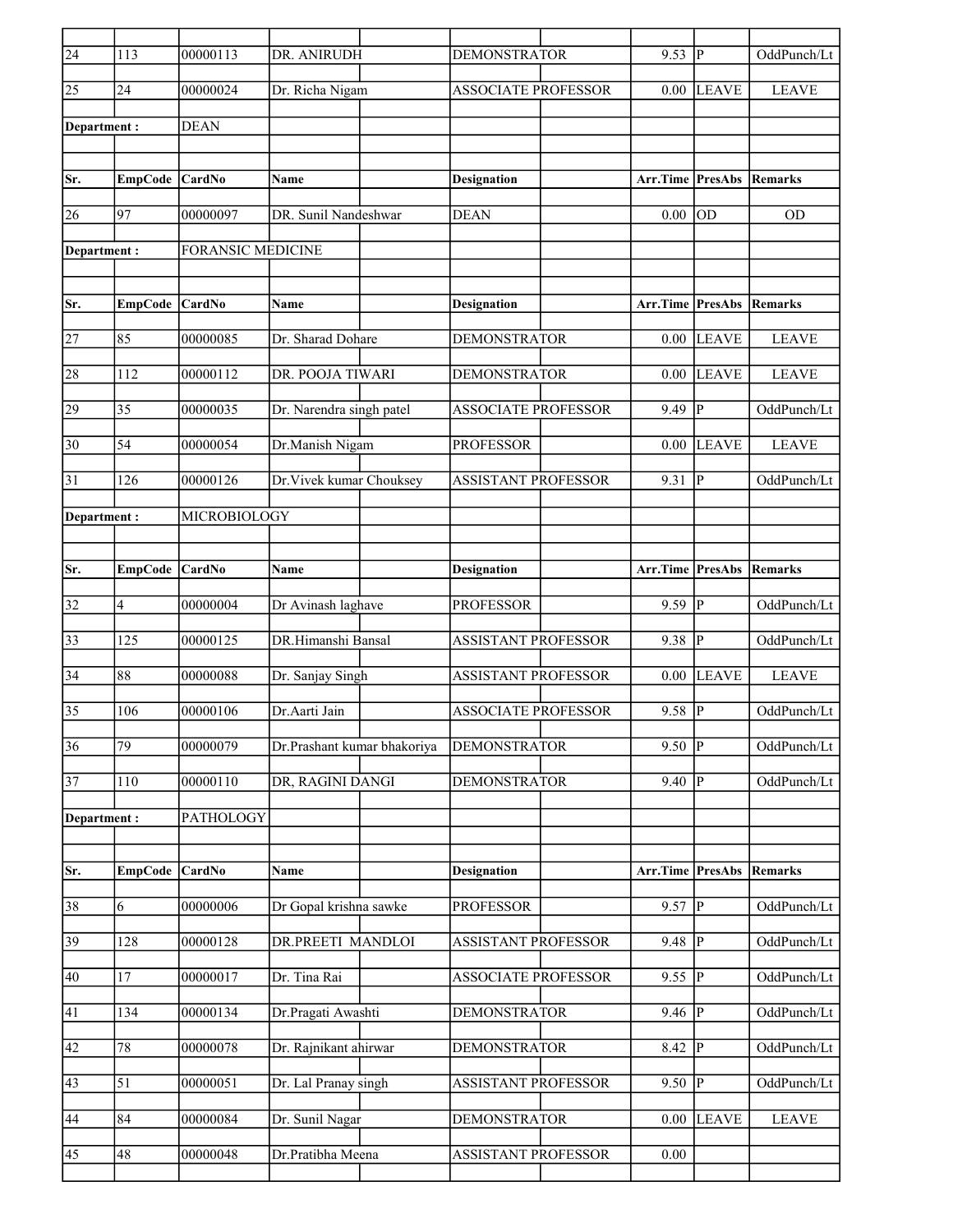| $\overline{46}$ | 83              | 00000083     | Dr.Fuzail Ahmad         |  |                            | <b>DEMONSTRATOR</b> |                       |                |              |
|-----------------|-----------------|--------------|-------------------------|--|----------------------------|---------------------|-----------------------|----------------|--------------|
| Department:     |                 | PHARAMCOLOGY |                         |  |                            |                     |                       |                |              |
|                 |                 |              |                         |  |                            |                     |                       |                |              |
|                 |                 |              |                         |  |                            |                     |                       |                |              |
| Sr.             | <b>EmpCode</b>  | CardNo       | Name                    |  | <b>Designation</b>         |                     | Arr.Time              | PresAbs        | Remarks      |
|                 |                 |              |                         |  |                            |                     |                       |                |              |
| 47              | 73              | 00000073     | Dr. Sudhir Kumar Jain   |  | <b>ASSISTANT PROFESSOR</b> |                     | 9.50 $  \overline{P}$ |                | OddPunch/Lt  |
| 48              | 133             | 00000133     | Dr.Monika Sahu          |  | <b>DEMONSTRATOR</b>        |                     | 9.46                  | P              | OddPunch/Lt  |
|                 |                 |              |                         |  |                            |                     |                       |                |              |
| 49              | $\overline{22}$ | 00000022     | Dr Akhilesh kumar       |  | <b>PROFESSOR</b>           |                     | 7.40                  | P              | OddPunch     |
|                 |                 |              |                         |  |                            |                     |                       |                |              |
| 50              | 74              | 00000074     | Dr. Raina Jain          |  | <b>ASSISTANT PROFESSOR</b> |                     | 0.00                  | <b>LEAVE</b>   | <b>LEAVE</b> |
| Department:     |                 | PHYSIOLOGY   |                         |  |                            |                     |                       |                |              |
|                 |                 |              |                         |  |                            |                     |                       |                |              |
|                 |                 |              |                         |  |                            |                     |                       |                |              |
| Sr.             | <b>EmpCode</b>  | CardNo       | Name                    |  | <b>Designation</b>         |                     | Arr.Time              | <b>PresAbs</b> | Remarks      |
| $\vert$ 51      | 108             | 00000108     | Dr.Geeta Shammani       |  | <b>ASSISTANT PROFESSOR</b> |                     | 9.55                  | p              | OddPunch/Lt  |
|                 |                 |              |                         |  |                            |                     |                       |                |              |
| 52              | 115             | 00000115     | Dr. SOBHARAN MEENA      |  | <b>DEMONSTRATOR</b>        |                     | 9.49                  | lр             | OddPunch/Lt  |
| 53              | 70              | 00000070     | Dr. Pankaj Kumar Sharma |  | <b>DEMONSTRATOR</b>        |                     | 9.54                  | p              | OddPunch/Lt  |
|                 |                 |              |                         |  |                            |                     |                       |                |              |
| $\overline{54}$ | $\overline{8}$  | 00000008     | Dr Suman rai            |  | <b>PROFESSOR</b>           |                     | 9.40                  | P              | OddPunch/Lt  |
|                 |                 |              |                         |  |                            |                     |                       |                |              |
| 55              | 15              | 00000015     | Dr. Mona Kharbanda      |  | <b>ASSOCIATE PROFESSOR</b> |                     | 0.00                  |                |              |
| 56              | 32              | 00000032     | Dr.Brajesh sharma       |  | <b>ASSISTANT PROFESSOR</b> |                     | 0.00                  | <b>LEAVE</b>   | <b>LEAVE</b> |
|                 |                 |              |                         |  |                            |                     |                       |                |              |
| $\overline{57}$ | 71              | 00000071     | Dr. Parul Sharma        |  | <b>DEMONSTRATOR</b>        |                     | 9.56 $ P $            |                | OddPunch/Lt  |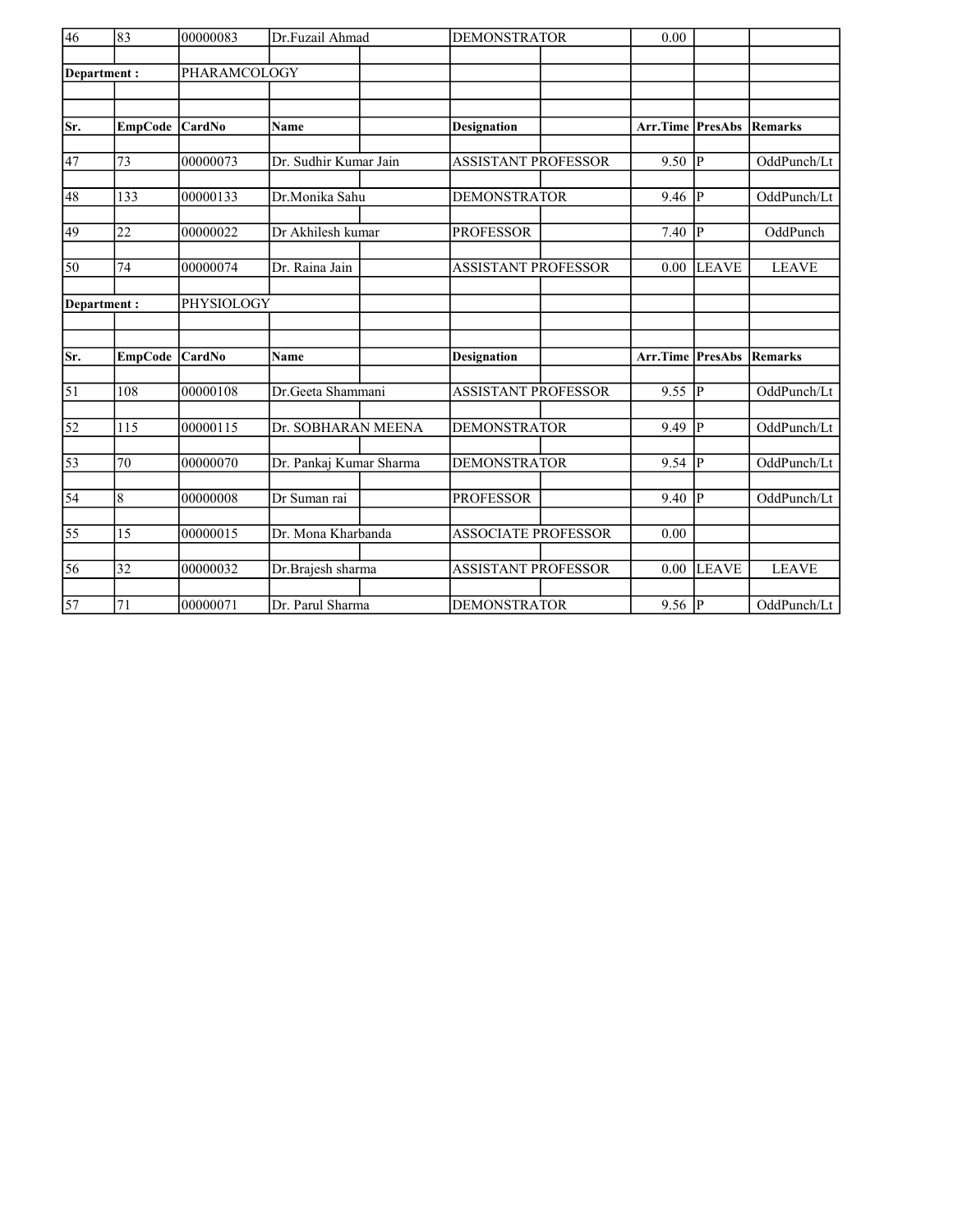| <b>ABV GMC VIDISHA</b> |                                  |                    |                            |                                           |                  |                         |              |
|------------------------|----------------------------------|--------------------|----------------------------|-------------------------------------------|------------------|-------------------------|--------------|
|                        |                                  |                    |                            |                                           |                  |                         |              |
|                        | <b>Daily Arrival Report For:</b> |                    | 01-06-2022                 |                                           |                  |                         |              |
| Department:            |                                  | <b>ANESTHESIA</b>  |                            |                                           |                  |                         |              |
|                        |                                  |                    |                            |                                           |                  |                         |              |
| Sr.                    | <b>EmpCode</b>                   | CardNo             | Name                       | <b>Designation</b>                        | Arr.Time PresAbs |                         | Remarks      |
| $\vert$ 1              | 127                              | 00000127           |                            | DR.JYOTI RAGHUWANSHI ASSISTANT PROFESSOR  | 9.06             | $\overline{P}$          | OddPunch/Lt  |
| 2                      | 59                               | 00000059           | Dr.Chandrakant             | ASSISTANT PROFESSOR                       | 9.12             | $\overline{P}$          | Lt/Erl       |
| $\vert$ 3              | 58                               | 00000058           | Dr.Sevras Hingwe           | <b>ASSISTANT PROFESSOR</b>                | 9.34             | $\overline{P}$          | Lt/Erl       |
| 4                      | 57                               | 00000057           | Dr. Vinyak Gour            | <b>ASSOCIATE PROFESSOR</b>                | 0.00             | <b>LEAVE</b>            | <b>LEAVE</b> |
| Department :           |                                  | <b>DEAN OFFICE</b> |                            |                                           |                  |                         |              |
| Sr.                    | <b>EmpCode</b>                   | <b>CardNo</b>      | Name                       | <b>Designation</b>                        | Arr.Time         | <b>PresAbs</b>          | Remarks      |
| $ 10\rangle$           | 104                              | 00000104           | Mukesh Kumar               | <b>ADMIN</b>                              | $9.39$ P         |                         | OddPunch/Lt  |
| 11                     | 103                              | 00000103           | Namrata Jogdand            | ADMIN                                     | 10.08            | P                       | OddPunch/Lt  |
| 12                     | 102                              | 00000102           | Amit Singh Parihar         | ADMIN                                     | 0.00             |                         |              |
| 13                     | 101                              | 00000101           | <b>Bhim Singh Parmar</b>   | <b>ADMIN</b>                              | 8.28             | $\overline{\mathbf{P}}$ | OddPunch     |
| Department :           |                                  | <b>DENTISTRY</b>   |                            |                                           |                  |                         |              |
| Sr.                    | EmpCode CardNo                   |                    | <b>Name</b>                | <b>Designation</b>                        | Arr.Time PresAbs |                         | Remarks      |
| 15                     | 116                              | 00000116           | Dr.Bharat jayant sumbh     | <b>PROFESSOR</b>                          | 0.00             | LEAVE                   | <b>LEAVE</b> |
| 16                     | 64                               | 00000064           | Dr.Rishi Thukral           | <b>ASSOCIATE PROFESSOR</b>                | 0.00             | <b>LEAVE</b>            | <b>LEAVE</b> |
| 17                     | 131                              | 00000131           |                            | DR. HEERALAL CHOKOTIY ASSISTANT PROFESSOR | $9.48$ P         |                         | OddPunch/Lt  |
| Department:            |                                  | <b>DERMATOLOGY</b> |                            |                                           |                  |                         |              |
| Sr.                    | <b>EmpCode</b>                   | <b>CardNo</b>      | Name                       | <b>Designation</b>                        | Arr.Time PresAbs |                         | Remarks      |
| 18                     | 100                              | 00000100           | Dr.sourabh jain            | <b>ASSOCIATE PROFESSOR</b>                | 0.00             | <b>LEAVE</b>            | <b>LEAVE</b> |
| Department :           |                                  | E.N.T.             |                            |                                           |                  |                         |              |
|                        |                                  |                    |                            |                                           |                  |                         |              |
| Sr.                    | <b>EmpCode</b>                   | <b>CardNo</b>      | Name                       | <b>Designation</b>                        | Arr.Time         | <b>PresAbs</b>          | Remarks      |
| 19                     | 27                               | 00000027           | Dr. Shiv Kumar Raghuwanshi | <b>PROFESSOR</b>                          | $8.29$ P         |                         | Erl          |
| 20                     | 56                               | 00000056           | Dr. Aditya Gargav          | <b>ASSOCIATE PROFESSOR</b>                | 0.00             | <b>LEAVE</b>            | <b>LEAVE</b> |
| Department:            |                                  | <b>MEDICINE</b>    |                            |                                           |                  |                         |              |
|                        |                                  |                    |                            |                                           |                  |                         |              |
| Sr.                    | <b>EmpCode</b>                   | <b>CardNo</b>      | Name                       | <b>Designation</b>                        | Arr.Time         | <b>PresAbs</b>          | Remarks      |
| 21                     | $\overline{30}$                  | 00000030           | Dr. Sandeep Aharwar        | <b>ASSOCIATE PROFESSOR</b>                | 0.00             |                         |              |
|                        |                                  |                    |                            |                                           |                  |                         |              |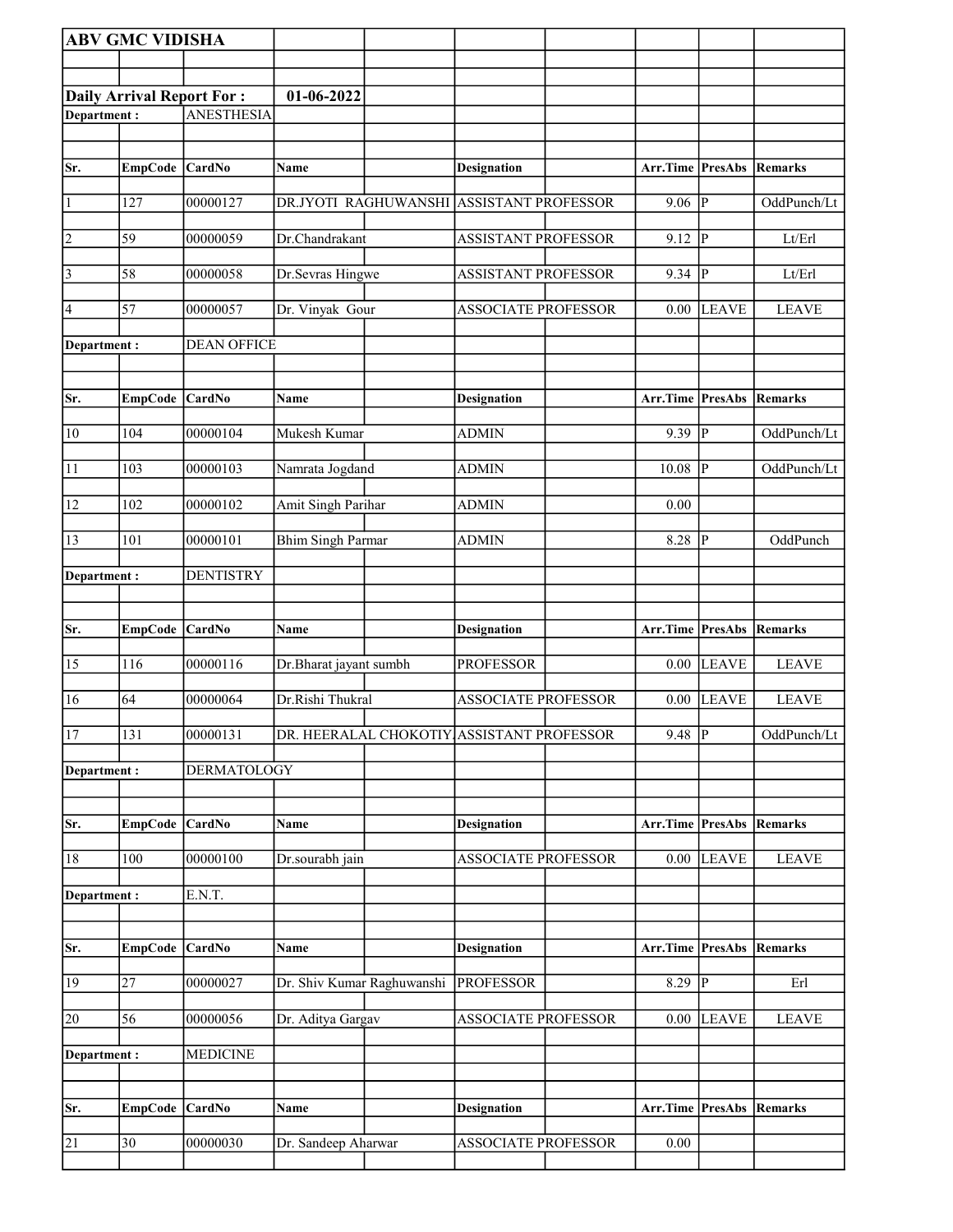| 22              | 12               | 00000012                 | Dr Preshant shrivastava                 | <b>PROFESSOR</b>           | 0.00                            | <b>LEAVE</b> | <b>LEAVE</b> |
|-----------------|------------------|--------------------------|-----------------------------------------|----------------------------|---------------------------------|--------------|--------------|
| $\sqrt{23}$     | 129              | 00000129                 | Dr. Mahendra pratap Singh               | <b>ASSISTANT PROFESSOR</b> | 9.22                            | lР           | Lt/Erl       |
| $\overline{24}$ | 23               | 00000023                 | Dr. Arvind Chouhan                      | <b>ASSOCIATE PROFESSOR</b> | 0.00                            |              |              |
| 25              | 50               | 00000050                 | Dr.vinod Dangi                          | <b>ASSISTANT PROFESSOR</b> | 9.37                            | P            | Lt/Erl       |
| Department:     |                  | <b>OBST. &amp; GYNEE</b> |                                         |                            |                                 |              |              |
|                 |                  |                          |                                         |                            |                                 |              |              |
| Sr.             | <b>EmpCode</b>   | <b>CardNo</b>            | Name                                    | <b>Designation</b>         | Arr.Time PresAbs                |              | Remarks      |
| 26              | 42               | 00000042                 | Dr. Mridula singh                       | <b>ASSISTANT PROFESSOR</b> | 0.00                            | <b>LEAVE</b> | <b>LEAVE</b> |
| 27              | 96               | 00000096                 | DR. Sudha Chourasia                     | <b>PROFESSOR</b>           | 10.17                           | P            | OddPunch/Lt  |
| 28              | 41               | 00000041                 | Dr.Aarti sharma                         | <b>ASSOCIATE PROFESSOR</b> | $0.00\,$                        | <b>LEAVE</b> | <b>LEAVE</b> |
| Department:     |                  | OPHTHALMOLOGY            |                                         |                            |                                 |              |              |
|                 |                  |                          |                                         |                            |                                 |              |              |
| Sr.             | <b>EmpCode</b>   | <b>CardNo</b>            | Name                                    | <b>Designation</b>         | Arr.Time PresAbs                |              | Remarks      |
| 29              | 121              | 00000121                 | Dr.Nikhila Yadav                        | <b>ASSISTANT PROFESSOR</b> | 9.31                            | P            | OddPunch/Lt  |
| $\overline{30}$ | 120              | 00000120                 | Dr.Shivcharan Lal Chadravansh PROFESSOR |                            | 9.55                            | P            | OddPunch/Lt  |
| 31              | 46               | 00000046                 | Dr. Sapna Raghuwanshi                   | <b>ASSOCIATE PROFESSOR</b> | 0.00                            | <b>LEAVE</b> | <b>LEAVE</b> |
| Department:     |                  | ORTHOPEDICS              |                                         |                            |                                 |              |              |
|                 |                  |                          |                                         |                            |                                 |              |              |
|                 |                  |                          |                                         |                            |                                 |              |              |
| Sr.             | <b>EmpCode</b>   | <b>CardNo</b>            | <b>Name</b>                             | <b>Designation</b>         | <b>Arr.Time PresAbs Remarks</b> |              |              |
| 32              | 55               | 00000055                 | Dr. Sanjay Upadhya                      | <b>ASSOCIATE PROFESSOR</b> | 9.48                            | P            | OddPunch/Lt  |
| 33              | 123              | 00000123                 | Dr. Vipin kumar Mishraa                 | <b>ASSISTANT PROFESSOR</b> | 8.56 $ P $                      |              | Lt/Erl       |
| $\overline{34}$ | $\overline{124}$ | 00000124                 | Dr.Sunil Kirar                          | <b>ASSISTANT PROFESSOR</b> | $8.44$ P                        |              | Lt/Erl       |
| $\overline{35}$ | 20               | 00000020                 | Dr. Sanat Singh                         | <b>ASSOCIATE PROFESSOR</b> | 0.00                            | <b>LEAVE</b> | <b>LEAVE</b> |
| 36              | 10               | 00000010                 | Dr Atul varshney                        | <b>PROFESSOR</b>           | 0.00                            | <b>LEAVE</b> | <b>LEAVE</b> |
| Department:     |                  | <b>PEADITRICS</b>        |                                         |                            |                                 |              |              |
|                 |                  |                          |                                         |                            |                                 |              |              |
| Sr.             | <b>EmpCode</b>   | <b>CardNo</b>            | <b>Name</b>                             | <b>Designation</b>         | Arr.Time PresAbs                |              | Remarks      |
| 37              | 9                | 00000009                 | Dr Neeti agarawal                       | <b>PROFESSOR</b>           | 9.21                            | P            | OddPunch/Lt  |
| $\overline{38}$ | 61               | 00000061                 | Dr.Deepak K. Uikey                      | ASSOCIATE PROFESSOR        | 9.33                            | P            | OddPunch/Lt  |
| 39              | 60               | 00000060                 | Dr.Shiv R.k. Dubey                      | <b>ASSISTANT PROFESSOR</b> | 0.00                            |              |              |
| 40              | 19               | 00000019                 | Dr. D Sharad Gedam                      | <b>ASSOCIATE PROFESSOR</b> | 9.49 $ P $                      |              | OddPunch/Lt  |
| 41              | 44               | 00000044                 | Dr. Priya Gogia                         | <b>ASSISTANT PROFESSOR</b> | 0.00                            |              |              |
| Department :    |                  | <b>PSYCHIATRY</b>        |                                         |                            |                                 |              |              |
|                 |                  |                          |                                         |                            |                                 |              |              |